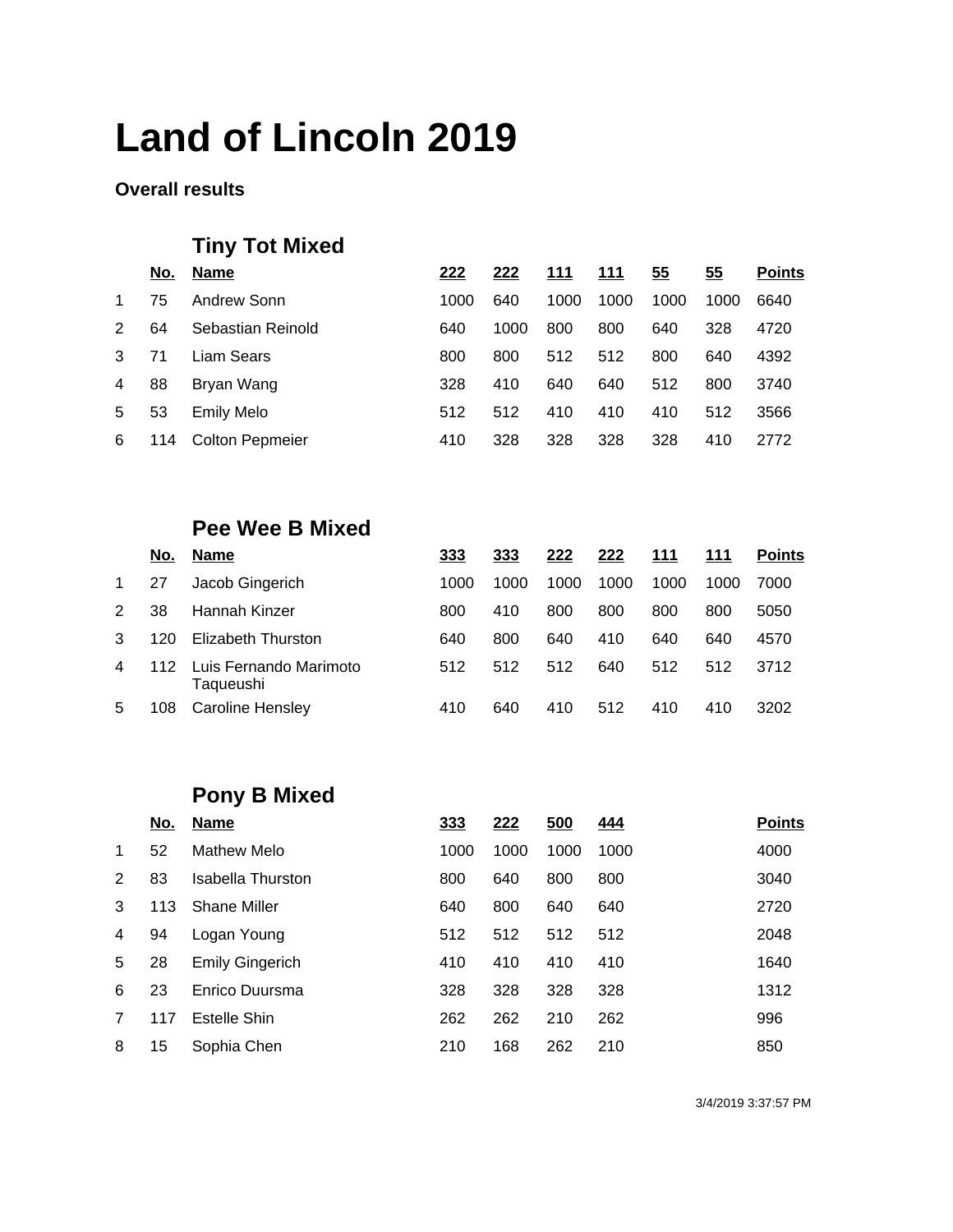#### **Overall results**

|  | 9 34 Logan Kaiser | 168 210 0 0 |  | 378 |
|--|-------------------|-------------|--|-----|
|  |                   |             |  |     |

### **Midget B / Open B Mixed**

|                | <u>No.</u> | <b>Name</b>           | <u>777</u> | 333  | 500  | <u>1000</u> | <b>Points</b> |
|----------------|------------|-----------------------|------------|------|------|-------------|---------------|
| $\mathbf 1$    | 43         | Julia Lapporte        | 1000       | 1000 | 1000 | 800         | 3800          |
| 2              | 121        | Andrew Walls          | 800        | 800  | 800  | 1000        | 3400          |
| 3              | 12         | Alexander Casas       | 640        | 640  | 512  | 512         | 2304          |
| 4              | 119        | Alexander Thurston    | 512        | 410  | 640  | 640         | 2202          |
| 5              | 61         | Elan Pan              | 410        | 512  | 328  | 328         | 1578          |
| 6              | 105        | Sophie Crnkovic       | 328        | 210  | 410  | 410         | 1358          |
| $\overline{7}$ | 92         | <b>Charley Wright</b> | 262        | 328  | 262  | 210         | 1062          |
| 8              | 11         | Jax Bukalski          | 168        | 262  | 210  | 168         | 808           |
| 8              | 66         | Samuel Ross           | 210        | 168  | 168  | 262         | 808           |

### **Pee Wee A Mixed**

| No. | <b>Name</b>            | 222  | <u>111</u> | 500  | 333  | <b>Points</b> |
|-----|------------------------|------|------------|------|------|---------------|
| 20  | Robert "Joey" Dodson   | 1000 | 1000       | 1000 | 1000 | 4000          |
| 37  | Owen King              | 640  | 640        | 800  | 800  | 2880          |
| 63  | Seth Reinold           | 410  | 512        | 640  | 640  | 2202          |
| 74  | Ethan Sonn             | 800  | 800        |      | 262  | 1862          |
| 78  | <b>Charles Summers</b> | 262  | 410        | 410  | 512  | 1594          |
| 1   | Thomas Allen           | 512  | 262        | 328  | 410  | 1512          |
| 13  | Chris Casas            | 328  | 328        | 512  | 328  | 1496          |
|     |                        |      |            |      |      |               |

## **Junior E (Pony) Mixed**

|  | No. Name            |      | 333 222 222 |                              | 500 | - 500 | Points |
|--|---------------------|------|-------------|------------------------------|-----|-------|--------|
|  | 1 24 Andrew Ellison | 1000 |             | 1000 1000 800 1000 1000 6600 |     |       |        |

3/4/2019 3:37:57 PM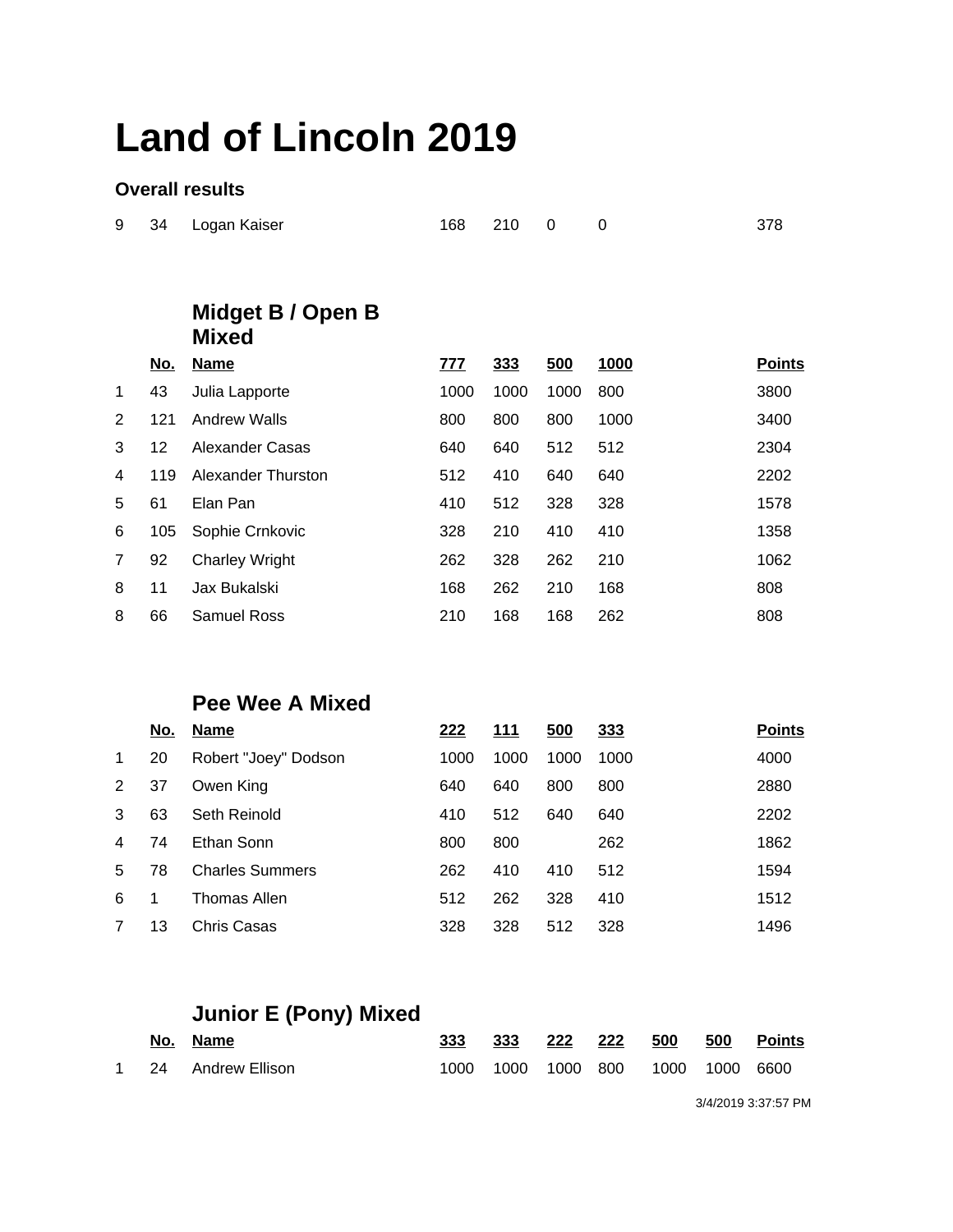#### **Overall results**

| 2 33        |     | Wesley Jones          | 640 | 800 | 800 | 1000 640 |     | 640 | 5160 |
|-------------|-----|-----------------------|-----|-----|-----|----------|-----|-----|------|
| $3^{\circ}$ | 111 | <b>MATTHEW LORENZ</b> | 800 | 512 | 328 | 512      | 800 | 800 | 4752 |
|             |     | 4 73 Gabriel Shoykhet | 410 | 640 | 410 | 640      | 512 | 512 | 3636 |
| 5           |     | 103 Rachel Bass       | 512 | 410 | 512 | 328      | 410 | 410 | 2992 |
| 6           | 45  | Heike Levinson        | 328 | 328 | 640 | 410      | 328 | 328 | 2690 |

#### **Junior D (Midget) Mixed**

|                | <u>No.</u> | <b>Name</b>             | <u>777</u> | 333  | 500  | 1000 | <b>Points</b> |
|----------------|------------|-------------------------|------------|------|------|------|---------------|
| 1              | 39         | Lucas Kisiolek          | 1000       | 1000 | 1000 | 1000 | 4000          |
| 2              | 118        | Leo Drossos Thompson    | 800        | 800  | 640  | 800  | 3040          |
| 3              | 60         | Ryan Olijnyk            | 640        | 640  | 800  | 512  | 2592          |
| 4              | 106        | <b>Quinn Derheimer</b>  | 512        | 512  | 512  | 640  | 2176          |
| 5              | 18         | <b>Brooke Derheimer</b> | 410        | 410  | 328  | 328  | 1476          |
| 6              | 67         | Matthew Ryan            | 328        | 328  | 262  | 410  | 1328          |
| $\overline{7}$ | 22         | Aaron Dong              | 210        | 262  | 210  | 210  | 892           |
| 8              | 76         | Stella Summerfield      | 262        | 168  | 107  | 168  | 705           |
| 9              | 110        | Henry Kurtz             | 168        | 210  | 168  | 107  | 653           |
| 10             | 36         | Lucas King              | 107        | 107  | 134  | 262  | 610           |
| 11             | 5          | <b>Ben Bass</b>         | 134        | 134  | 86   | 134  | 488           |
| 12             | 9          | <b>Gregory Britt</b>    |            |      | 410  | 0    | 410           |
| 13             | 30         | Corin Habecker          | 86         | 86   | 69   |      | 241           |
| 14             | 16         | Ben Clendenning-Kim     |            |      |      |      | $\pmb{0}$     |

### **Junior C (Juvenile) Mixed**

|   | No. Name           | 1000 |       | 1000 777 777 500 | 500             | <b>Points</b> |
|---|--------------------|------|-------|------------------|-----------------|---------------|
| 1 | 86 Matthew Voegeli |      |       | 1000 0 800 0     |                 | 1000 3800     |
|   | 2 8 Joseph Britt   |      | 800 0 |                  | 1000 0 512 3112 |               |

3/4/2019 3:37:57 PM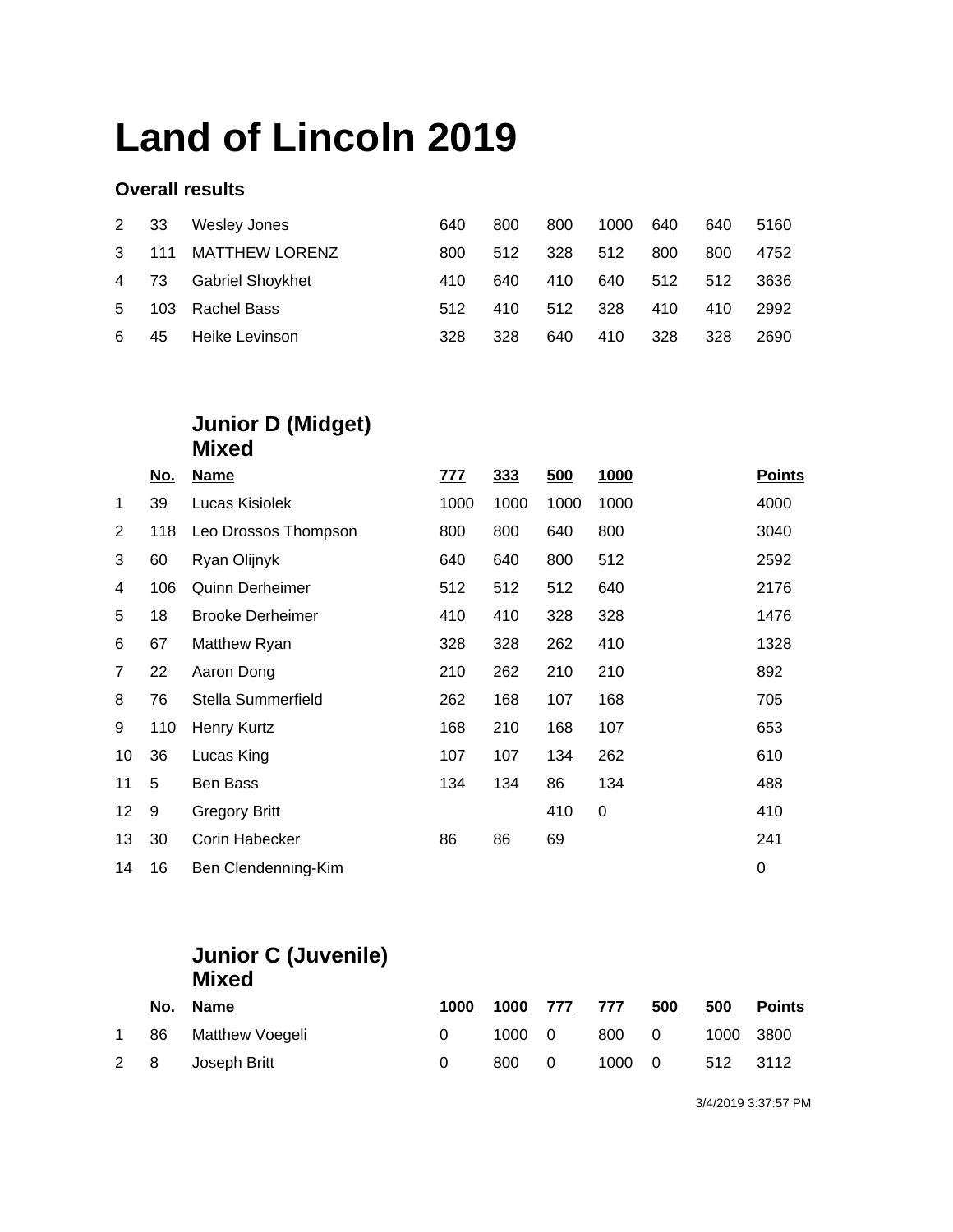#### **Overall results**

|  | 3 57 Nathaniel Moore | 640 0                | 640 0 |                      | 640 2560 |  |
|--|----------------------|----------------------|-------|----------------------|----------|--|
|  | 4 7 Melina Becker    | 328 0 512 0 800 2050 |       |                      |          |  |
|  | 5 84 Ynez Toth       |                      |       | 512 0 410 0 328 1762 |          |  |
|  | 6 25 Maja Gakovic    |                      |       | 410 0 328 0 410 1476 |          |  |

## **Heartland Men**

|                | <u>No.</u> | <b>Name</b>            | <b>1500</b> | 1000 | 500  | 3000 | <b>Points</b> |
|----------------|------------|------------------------|-------------|------|------|------|---------------|
| 1              | 14         | Nathaniel Casson       | 1000        | 800  | 800  | 800  | 3400          |
| $\overline{2}$ | 31         | Joseph Hachem          | 262         | 1000 | 1000 | 1000 | 3262          |
| 3              | 93         | Daniel Yoon            | 800         | 640  | 512  | 640  | 2592          |
| 4              | 107        | Clyde Gill             | 512         | 410  | 640  | 410  | 1972          |
| 5              | 44         | <b>Xavier Lawrence</b> | 640         | 512  | 107  | 328  | 1587          |
| 6              | 42         | Eric Lapporte          | 410         | 328  | 410  | 210  | 1358          |
| $\overline{7}$ | 40         | Christopher Knickmeyer | 328         | 69   | 262  | 512  | 1171          |
| 8              | 115        | Oliver Rogalski        | 168         | 262  | 210  | 328  | 968           |
| 9              | 69         | John Schnor            | 210         | 168  | 69   | 168  | 615           |
| 10             | 21         | Jason Dong             | 86          | 210  | 168  | 107  | 571           |
| 11             | 46         | NotA Lopii             | 44          | 107  | 328  | 69   | 548           |
| 12             | 70         | David Scolare          | 134         | 134  | 134  | 86   | 488           |
| 13             | 29         | Sam Habecker           | 107         | 86   | 86   | 55   | 334           |
| 14             | 91         | <b>Calvin Williams</b> | 55          | 44   | 55   | 134  | 288           |
| 15             | 59         | William Morganti       | 69          | 55   | 44   | 44   | 212           |
| 16             | 79         | <b>Carl Tatelli</b>    |             |      |      | 0    | 0             |

### **Heartland Ladies**

|      | No. Name                   | 1500 | 1000 | 500       | 3000 | <b>Points</b> |
|------|----------------------------|------|------|-----------|------|---------------|
|      | 1 102 Shreya Arun          | 1000 | 1000 | 1000 1000 |      | 4000          |
| 2 90 | Una Willhoite              | 800  | 800  | 640       | 640  | 2880          |
|      | 3 85 Catherine Vandergriff | 512  | 410  | 800       | 800  | 2522          |

3/4/2019 3:37:57 PM